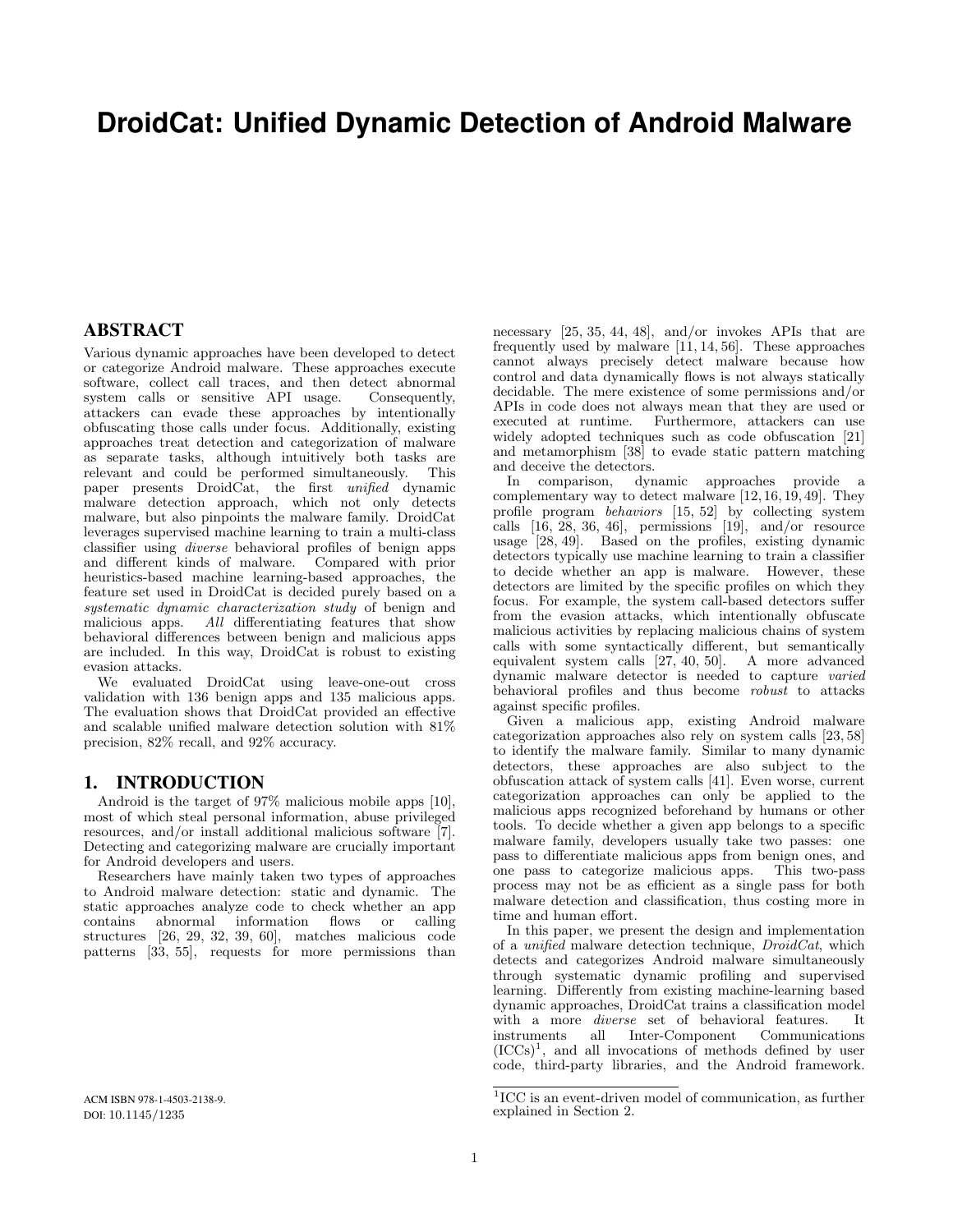Therefore, DroidCat is robust to attacks targeting system calls, because system calls are not used in our approach. It is also robust to attacks targeting sensitive APIs, because these APIs are not the only information source of method invocations.

The features used in DroidCat manifest the behavioral differences between benign and malicious apps. Compared with prior approaches, this feature set was decided based on a systematic dynamic characterization study of 136 benign apps and 135 malicious apps. In the study, we traced the execution of each app, defined and evaluated 122 behavioral metrics to thoroughly characterize any behavioral difference between the two app groups. All these metrics measure the occurrence frequencies of certain method invocations or ICCs, which can never be captured by static malware detectors.

Based on the study, we discovered 70 discriminating metrics with noticeably different values, and included all of them into our feature set. By training a model with the Random Forest machine learning algorithm [\[34\]](#page-10-18), DroidCat builds a multi-class classifier that predicts whether an app is benign or malicious in a particular malware family.

We evaluated DroidCat using leave-one-out cross validation, the strongest form of k-fold cross validation, with our data set of benign and malicious apps. For the unified detection, DroidCat achieved 81% precision, 82% recall, and 92% accuracy. For conventional binary-classification malware detection (only telling benign or not), DroidCat performed even better with 95% precision, 99% recall, and 99% accuracy. As malicious apps behave similarly, precisely identifying the malware family is generally more challenging than merely detecting malware. This explains why DroidCat's unified malware detection is not as effective as conventional malware detection.

To understand how sensitive DroidCat is to the selection of behavioral features, we investigated 5 other ways to choose features: 1 full set of 122 metrics and 4 different subsets. Our investigation revealed that DroidCat worked best with the 70 metrics that were noticeably different between benign and malicious apps. To avoid any bias caused by the selection of machine learning algorithms, we also experimented with four other machine learning algorithms: Support Vector Machine [\[22\]](#page-10-19), Decision Trees [\[45\]](#page-11-15), k-Nearest Neighbors [\[13\]](#page-10-20), and Naive Bayes [\[9\]](#page-10-21). We found that DroidCat performed best when using Random Forests.

In summary, we have made the following contributions:

- We designed and implemented the *first unified* dynamic Android malware detection approach,  $\tilde{D}roidCat$ , based on a systematic characterization study of benign and malicious apps. Due to its diverse feature set, DroidCat is robust to evasion attacks targeting specific behavioral profiles. It not only precisely detects malware, but also pinpoints the malware family for most malicious apps.
- We conducted the *first systematic dynamic* characterization study for Android applications with 136 benign apps and 135 malicious apps. To thoroughly characterize program behaviors, we traced ICCs and all methods defined in user code, third-party libraries, and Android SDK. We defined 122 behavioral metrics. No prior work has done such a comprehensive dynamic characterization for Android apps.
- We explored different learning algorithms to train models for unified malware detection, and observed that Random Forest worked best.

• We open sourced both DroidCat and the benchmark suite of 271 Android apps. Our benchmarks will facilitate scientific comparison between dynamic malware detection and categorization techniques.

# <span id="page-1-0"></span>2. BACKGROUND

To facilitate later discussion, this section introduces main concepts and terminologies relevant to our work.

*Android applications.* Programmers develop Android apps primarily using Java, and then build them into Android application package (i.e., APK) files. Each APK file can contain three software layers: user code, Android libraries (i.e., SDK APIs), and third-party libraries (if any). An Android application typically comprises four components as follows [\[1\]](#page-10-22):

- Activities: They dictate the UI and handle the user interaction to the device screen.
- Services: They handle background processing associated with an application.
- Broadcast Receivers: They handle communication between Android OS and applications.
- Content Providers: They handle data storage and management (e.g., database) issues.

*ICC.* Components interact with each other through ICC objects—mainly Intents. We classify ICC in two ways depending on the relationship between Intent senders and receivers, and the content of Intents. If both the sender and the receiver of an Intent are within the same app, we classify the ICC as internal; otherwise, it is external. If an Intent has the receiver explicitly specified in its content, we classify the ICC as explicit; otherwise, it is implicit.

*Lifecycle methods and callback.* Each app component follows a prescribed lifecycle that defines how this component is created, used, and destroyed. Correspondingly, developers are allowed to overwrite various lifecycle methods, such as onCreate(), onStart(), and onDestroy(), to define program behaviors when the events happen. Developers can also overwrite other event handlers (such as onClick()) or define new *callbacks* to implement extra logic when other interesting events occur.

Security-relevant APIs. There are sensitive APIs that acquire personal information of users like locations and contacts. For example, Location.getLatitude() and For example, Location.getLatitude() and<br>getLongitude() retrieve GPS location Location.getLongitude()<br>coordinates. We conside We consider these APIs as sources of potential sensitive information flows. There are also output APIs that send data out of the current component via network or storage. We consider them as sinks of potential sensitive information flows. If an app's execution trace has any paths from sources to sinks, the app is considered malicious because of potential sensitive data leakage.

# 3. UNIFIED MALWARE DETECTION

We designed and implemented DroidCat, a unified malware detection approach leveraging systematic dynamic profiling and supervised learning, to decide whether a given app is benign or belongs to a particular malware family. As shown in Figure [1,](#page-2-0) there are two phases in our approach: training and testing. In the training phase, DroidCat takes in both benign and malicious apps as input. For each app, it computes behavioral features by instrumenting and executing the program, and by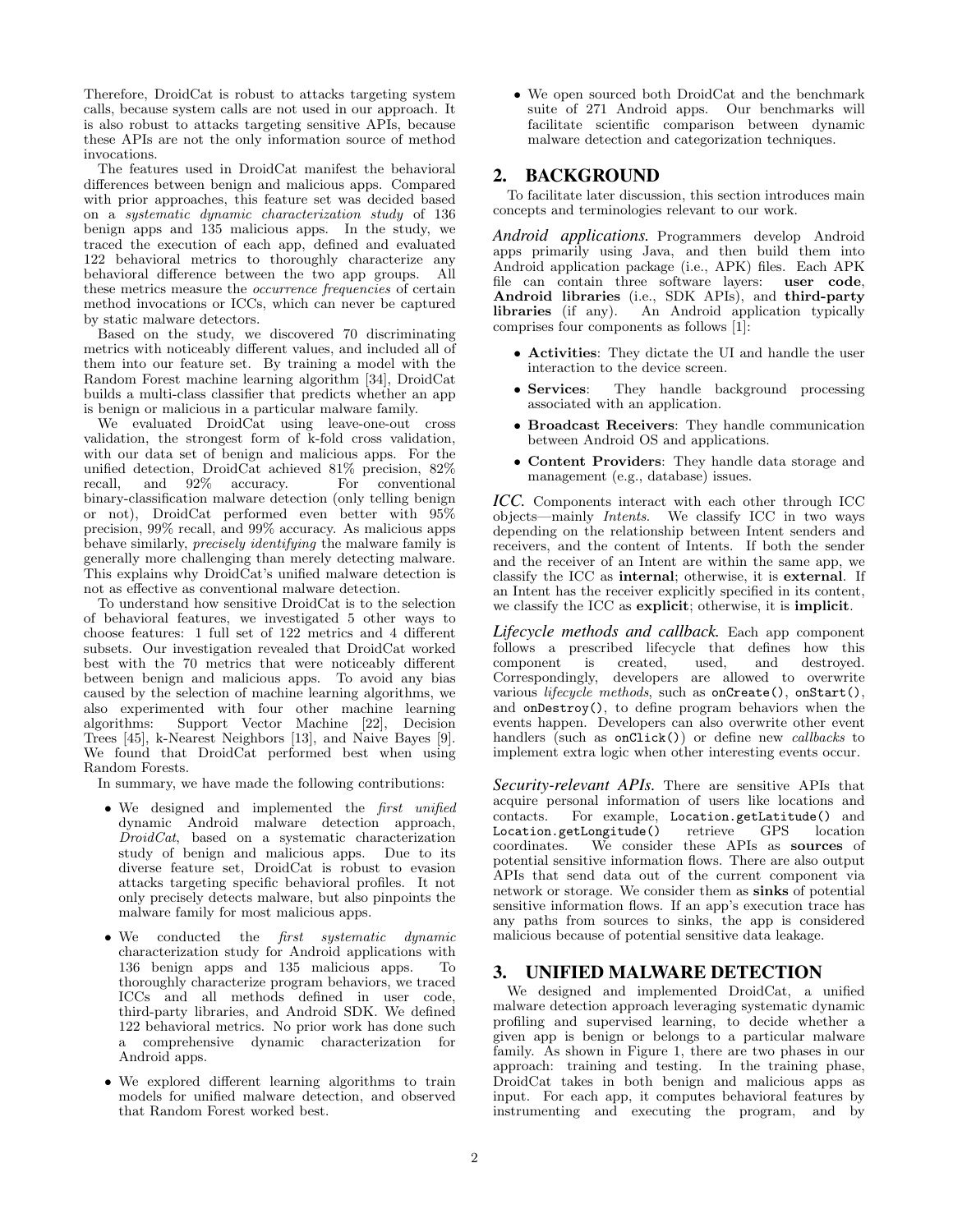

<span id="page-2-0"></span>Figure 1: *DroidCat* consists of two phases: training and testing. The first phase takes in both benign and malicious apps to train a multi-class classifier. The second phase takes in Android apps to do unified malware detection with the trained classifier.

collecting a variety of behavioral characteristics. The features are then provided to the supervised machine learning to train a multi-class classifier, which will be used in the second phase. For testing, given an arbitrary app, DroidCat computes its behavioral features in the same way as mentioned above, and then feeds these features to the classifier to decide whether the app is benign or a member of a malware family. In this section, we will discuss how features are computed in Section [3.1,](#page-2-1) and explain the two phases in Section [3.2](#page-2-2) and [3.3,](#page-2-3) separately.

# <span id="page-2-1"></span>3.1 Feature Computation

To compute the dynamic features of an Android app, we first instrumented the program for execution trace collection. Specifically, for each app's APK file, we used Soot [\[37\]](#page-11-16) to decompile the executable file into bytecode, and then inserted bytecode instrumentation to trace every method call, and every ICC together with its Intent content. In this process, we also labeled additional information for instrumented classes and methods to facilitate feature extraction. For instance, we marked the component type for each instrumented class, the category of each instrumented callback, and the source or sink property of each relevant Android API. To decide the component type of a class such as Foo, we applied Class Hierarchy Analysis (CHA) [\[24\]](#page-10-23) to identify all the superclasses. If Foo extends any of the four known component types such as Activity, its component type is labeled accordingly. We used a method-type mapping list used in [\[17\]](#page-10-24) to label the category of callbacks and the source/sink property of APIs.

Next, we ran the instrumented APK of each app on an Android emulator [\[30\]](#page-10-25) to collect execution traces, which include all method calls and ICCs. Note that we do not instrument OS-level system calls, because we want DroidCat to be robust to any attack targeting system calls. Our instrumentation is not limited to sensitive APIs, either. By ensuring that sensitive APIs are not the only target scope of method-call profiling, we make DroidCat robust to any attack targeting sensitive APIs as well. Prior work shows that even without invoking system APIs or sensitive APIs, some malicious apps can still conduct attacks by manipulating other apps via ICCs [\[42\]](#page-11-17). Therefore, we also instrument ICCs to reveal any behavioral differences between benign and various malicious apps from a different perspective.

To fully characterize the dynamic behaviors of apps, we need to run each instrumented app for a sufficiently long time using various inputs to cover as many paths as possible. Manually entering inputs to apps is tedious and inefficient. In order to quickly trigger diverse executions of an app, we used Monkey [\[31\]](#page-10-26) to randomly generate inputs. Since a previous study shows that for an average app, Monkey does not significantly cover more paths after the first 10-minute run [\[20\]](#page-10-27), we intentionally set Monkey to execute every app for 10 minutes. This allowed us to efficiently collect abundant trace data without sacrificing much dynamic coverage.

Finally, we extracted 70 features from the execution traces. All of these features were defined as the percentage of certain function calls or ICCs with a particular characteristic. For instance, one feature measures the percentage of ICCs carrying URI data only, while another feature describes the percentage of source APIs which have paths reaching at least one sink API. These features were defined based on our systematic dynamic characterization study of Android apps. Both the study and our extracted features will be further discussed in Section [4.](#page-2-4)

### <span id="page-2-2"></span>3.2 Training

To train a classifier for unified malware detection, we need behavioral feature data not only for benign apps, but also for malicious apps from different malware families. Therefore, in our training data, each data point represents one app, and has the following format:  $\leq$  *feature\_vector*, label>, where *feature\_vector* contains 70 feature values, which are computed as mentioned in Section [3.1.](#page-2-1) Label is either  $BENI\hat{G}N$  or a malware family's name (e.g.,  $DroidKungfu$ . We use Random Forest [\[34\]](#page-10-18), a supervised machine learning (ML) algorithm, to train a classifier with the labeled data.

### <span id="page-2-3"></span>3.3 Testing

In the testing phase, given an unknown app, DroidCat computes its features as mentioned in Section [3.1,](#page-2-1) and passes the feature vector to the well-trained multi-class classifier. Unlike the training data, each data point in the testing data is unlabeled, because we do not know whether an app is benign. Based on the feature vector, our classifier judges what category label should be assigned to the app.

We implemented DroidCat in Python, and used Scikit-learn [\[43\]](#page-11-18), a free machine learning toolkit for Python, to train and test the classifier. We provided open source DroidCat at (link withheld for double-blind review.)

# <span id="page-2-4"></span>4. FEATURE EXTRACTION

With the execution traces collected for both benign and malicious apps as mentioned in Section [3.1,](#page-2-1) we need to extract a variety of behavioral features to characterize different apps, and to leverage machine learning for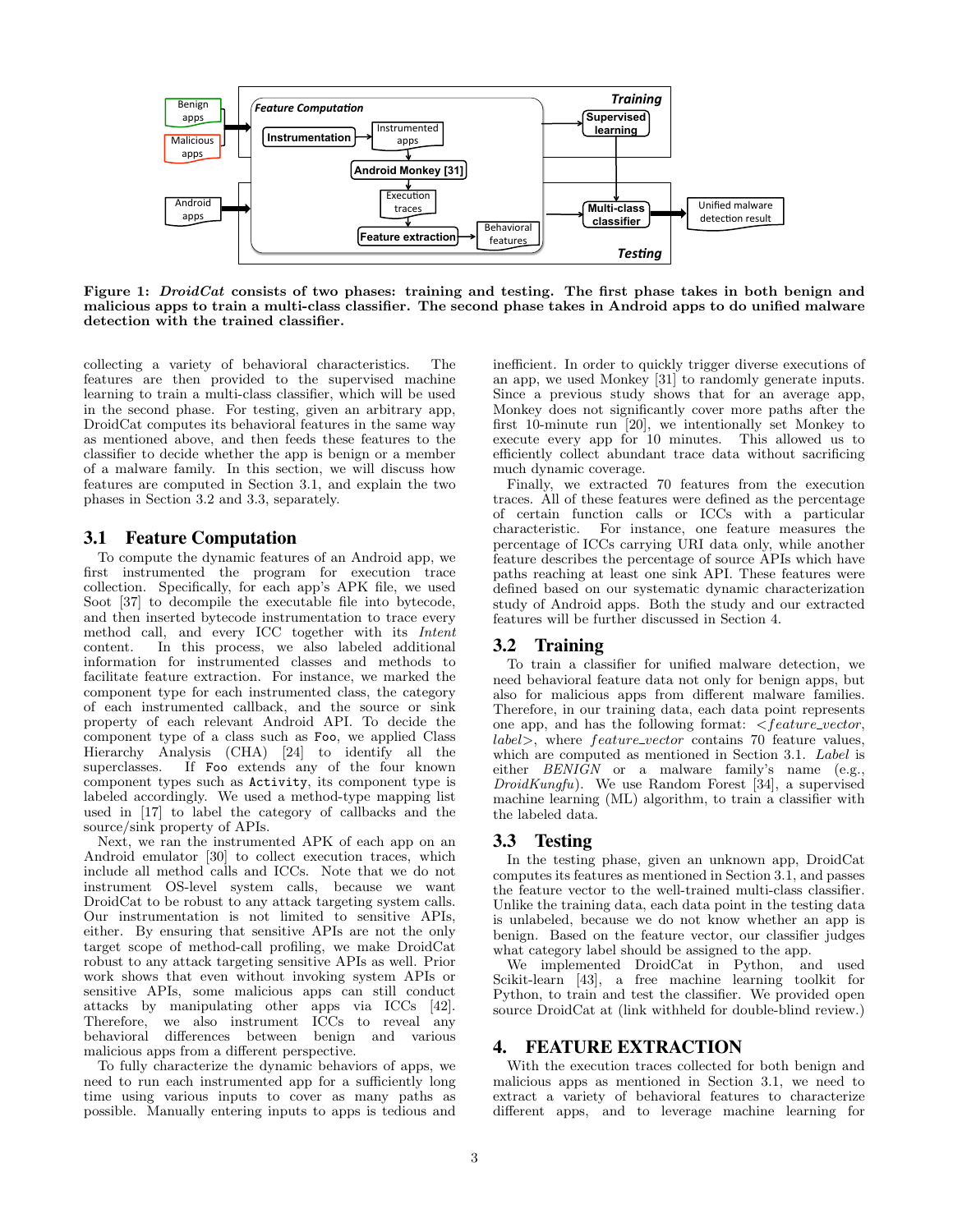<span id="page-3-4"></span>Table 1: Metrics for dynamic characterization

| Dimension | $\#$ of Metrics | Exemplar Metric                                         | $\#$ of Substantially<br>Disparate Metrics | $\#$ of Noticeably<br>Different Metrics |
|-----------|-----------------|---------------------------------------------------------|--------------------------------------------|-----------------------------------------|
| Structure | 63              | The percentage of method calls whose definitions are in |                                            |                                         |
|           |                 | user code.                                              |                                            |                                         |
| 1CC.      |                 | The percentage of external implicit ICCs.               |                                            |                                         |
| Security  | 52              | The percentage of sinks reachable by at least one path  |                                            | 33                                      |
|           |                 | from a sensitive source                                 |                                            |                                         |
| Total     | 122             |                                                         | 36                                         |                                         |

effective unified malware detection. Although for the same trace we can extract as many features as we like, not every feature is a good differentiator of malicious apps from benign ones. Therefore, with 136 benign apps and 135 malicious apps (Section [4.1\)](#page-3-0), we conducted a systematic dynamic characterization study by defining and measuring 122 metrics (Section [4.2\)](#page-3-1). Based on the comparison between the two groups of apps, we decided which metrics were good differentiation factors, and thus included them into our feature set (Section [4.3\)](#page-4-0).

#### <span id="page-3-0"></span>4.1 Benchmarks

Our characterization study needed a benchmark suite of both benign apps and malicious apps. To collect benign apps, we downloaded the top 3,000 most popular free apps in Google Play at the end of year 2015 as our initial candidate pool. Next, we randomly selected an app from the pool to check whether it met the following three criteria: (1) the minimum supporting SDK version is 4.4 (API 19) or above, (2) the instrumented APK file runs successfully with inputs by Monkey [\[31\]](#page-10-26), and (3) the 10-minute Monkey run covers at least 50% of user code. If an app met all criteria, we further analyzed it with VirusTotal<sup>[2](#page-3-2)</sup>, to check whether the app is benign. If it is, we included it into our data set, which eventually comprised 136 benign apps.

We collected malicious apps with their malware families identified similarly. Instead of starting with the popular free apps in Google Play, we used the 1,433 malicious apps mentioned in prior work [\[61\]](#page-11-19) as our initial candidate pool. We found 135 apps meeting the above criteria, and analyzed them with VirusTotal for malware confirmation and malware type identification. For instance, we checked a malicious app rom.jonas.eley with VirusTotal, which reported that the app is malicious and belongs to the malware family FakeInst. VirusTotal confirmed all 135 malicious apps. Based on its reports, we identified six malware families, as shown in Table [2.](#page-3-3) The first five malware families were directly reported by VirusTotal; their attack models are explained below:

<span id="page-3-3"></span>

|  | Table 2: Categories of the 135 malicious apps |  |  |  |  |
|--|-----------------------------------------------|--|--|--|--|
|--|-----------------------------------------------|--|--|--|--|

| Malware Family   | $#$ of Apps | <b>Exemplar App</b>            |
|------------------|-------------|--------------------------------|
| DroidKungfu      |             | com.peter.wuzilianzhu          |
| ProxyTrojan/NN   | 27          | android.cat.calendar           |
| GoldDream        | 11          | com.craigsrace.headtoheadrcing |
| Plankton         |             | cenix.android.vbr              |
| FakeInst         | 33          | com.opera.installer            |
| <b>MALICIOUS</b> | 51          | app.batterymonitor             |

DroidKungfu can obtain the root access to Android operating system code. It encrypts two known root exploits: a udev exploit and a so-called rageagainstthecage

exploit. During execution, it decrypts these two exploits and executes them to launch the attack [\[6\]](#page-10-28).

ProxyTrojan/NN (short for ProxyTrojan/NotCompatible/NioServ) is a type of Trojan horse designed to use the victim's computer as a proxy server. This gives the attacker the opportunity to do everything from the victim's computer, such as committing credit card frauds and launching attacks against other computers [\[4\]](#page-10-29).

GoldDream spys on SMS messages received by users and incoming/outgoing phone calls. It then uploads them to a remote server without users' awareness. Moreover, this malware can also fetch commands from a remote server and execute them accordingly [\[5\]](#page-10-30).

Plankton is installed on phones as a bundle with an application that a user downloaded. It displays unwanted advertisements as notifications. These ads are hard to block unless users completely remove some applications [\[2\]](#page-10-31). FakeInst appears to be an installer for other applications. When executed, it sends SMS messages to premium-rate numbers or services, although the content it presents is actually free of charge. Furthermore, it can also intercept, delete, and respond to incoming text messages [\[3\]](#page-10-32).

In addition to these five families, we synthesized the last family MALICIOUS to contain those apps not included in one of the five families. In order to train a multi-class classifier, we need each category to contain a sufficient number of apps. Although VirusTotal identified the malware families for each of these 51 remaining apps, none of those families contained more than 4 apps, and 11 of them contained only 1 app. Therefore, we decided to merge the minor families whose member app counts were less than five. The APK file size of all our benchmark apps varies from 2.9MB to 25.6MB. All benchmarks are available at (link withheld for double-blind review.)

### <span id="page-3-1"></span>4.2 Dynamic Characterization

Based on collected execution traces, we characterized program behaviors by defining 122 metrics in 3 orthogonal dimensions: structure, ICC, and security (Table [1\)](#page-3-4). Intuitively, the more diversely these metrics capture one execution trace, the more completely they characterize program behaviors. These metrics measure not only the existence of certain method invocations or ICCs, but also their occurrence frequencies. To simplify explanation, we will only discuss a few metrics in the paper. For a full explanation of all metrics, please refer to our website (link withheld for double-blind review.)

Structure dimension contains 63 metrics to describe the distributions of method calls, their declaring classes, and caller-callee links. Among these metrics, 31 metrics describe the distributions of all method calls among three software layers (i.e. user code, third-party libraries, and Android SDK), or among different components. The other 32 metrics describe the distributions of a specific kind of methods—callbacks.

ICC dimension contains 7 metrics to describe ICC distributions. Since there are two ways to classify ICCs,

<span id="page-3-2"></span><sup>2</sup>VirusTotal is a free online service that analyzes files and URLs to identify viruses, worms, trojans, and other kinds of malicious content. Given a file to analyze, VirusTotal runs multiple antivirus engines and website scanners in parallel, and then aggregates the output from these tools.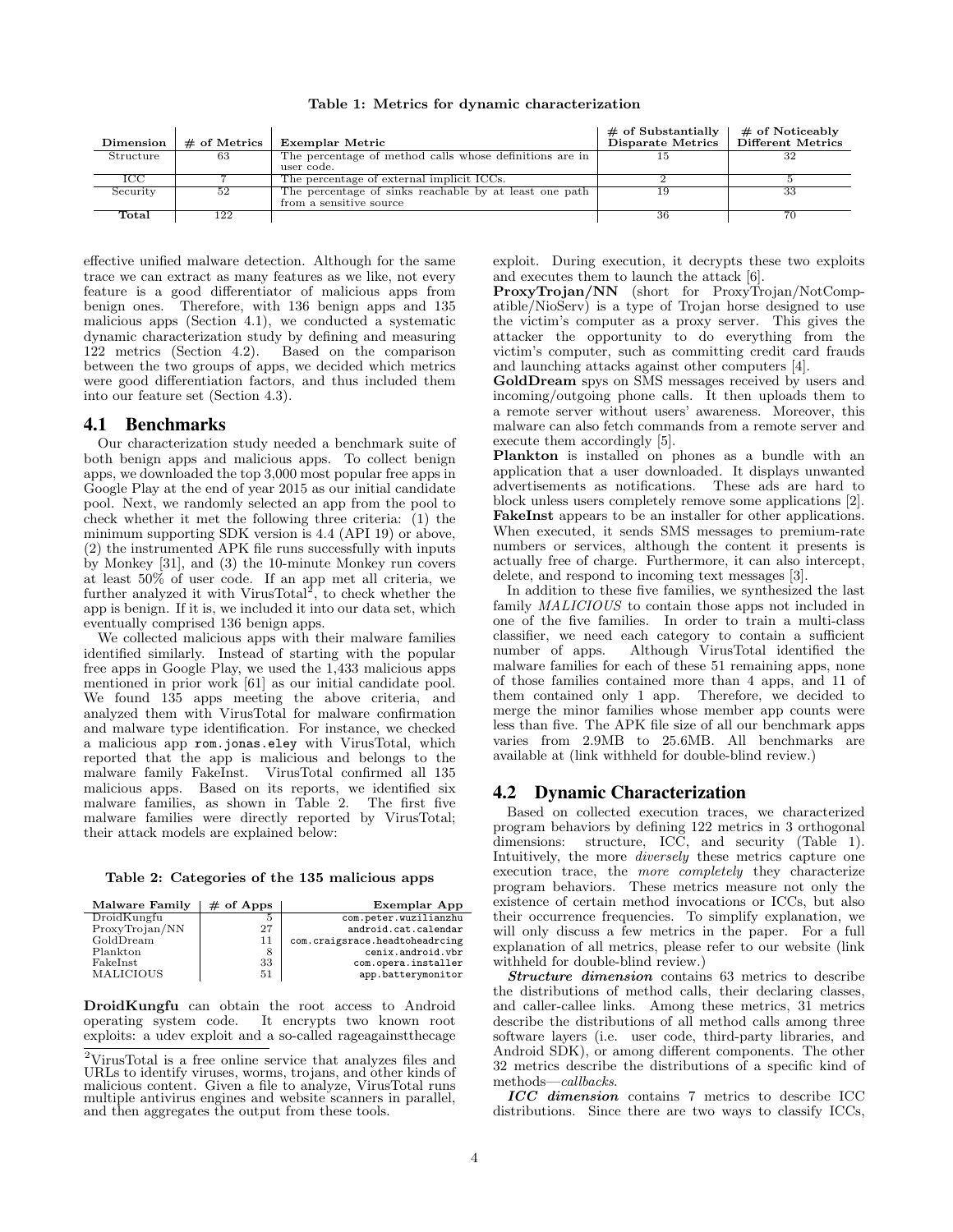internal vs. external, and implicit vs. explicit. Enumerating all possible combinations leads to four metrics. The other three metrics are defined based on the type of data contained in Intents.

Security dimension contains 52 metrics to describe distributions of sources, sinks, and the reachability between them. Specifically, to examine the reachability between any two APIs when given an execution trace, we create a dynamic call graph, and then check for any path in the call graph that links the APIs. If a source has at least one path reaching a sink, it is considered risky source. Similarly, a risky sink is reachable from at least one source. We defined risky sources and sinks as separate metrics. Both of them indicate security vulnerabilities, because sensitive data may be leaked when flowing from sources to sinks.

# <span id="page-4-0"></span>4.3 Feature Selection

With 122 metrics defined, we evaluated the metrics for each app in our benchmark suite. If some metrics always showed different profiles between benign apps and malicious apps, we relied on them to characterize the behavioral divergence, and selected them as features to train a unified malware detector.

To identify any metric with different profiles across the two app groups, we measured the value of each metric on every benchmark app, and then computed the mean value for all benign apps and that for all malware. If a metric had a mean value difference greater than or equal to 5%, we considered the behavioral profile of the two groups substantially disparate concerning the metric; if a metric had a difference greater than or equal to 2%, we said the behavioral profile was **noticeably different** concerning the metric. As expected, substantially disparate metrics are always a subset of noticeably different metrics. In our setting, 5% and 2% were chosen as heuristics; our later experiments showed that both thresholds work well.

As shown in Table [1,](#page-3-4) by comparing mean metric values across app groups, we found 36 substantially disparate metrics, and 70 noticeably different metrics. Due to the space limit, we only show the top 10 differentiating metrics in Figure [2.](#page-5-0) In the figure, there are ten metrics listed on the Y-axis, and the X-axis corresponds to mean metric values, which vary from 0% to 100%. Each metric listed on Y-axis corresponds to two horizontal bars: one red bar to show the mean value of all malicious apps, and one green bar to represent the mean of all benign ones. The whisker on each bar represents the standard error of the mean<sup>[3](#page-4-1)</sup>. These 10 metrics best demonstrate the behavioral differences between malicious and benign apps. We further examine these metrics, and group them by dimensions.

In the structural dimension, malicious apps call fewer methods defined in SDK, more methods defined in user code, and involve more callbacks relevant to the UI. This indicates that user operations may trigger excessive or unplanned computation. In the ICC dimension, malware involves more external explicit ICCs with more URI data carried by Intents. This means that malware uses explicit ICCs more often to potentially attack specific external components, or sends more URI data via ICCs to disseminate potentially malicious URIs. In the *security* dimension, malware invokes more risky source APIs, but fewer logging sink APIs. By executing more risky sources, malware may cause sensitive data leakage.

Our metric comparison shows that malicious apps behave noticeably differently from benign ones. Such behavioral differences are reflected in the metrics of the structural, ICC, and security dimensions. By default, we use the 70 noticeably different metrics as the features extracted to train unified malware detection models in DroidCat. Recall that these features show not only the existence of certain method calls or ICCs, but also their dynamic execution rates, which can never be captured by any static malware detector.

### 5. EVALUATION

In this section, we will first discuss our evaluation methodology in Section [5.1,](#page-4-2) and then present the evaluation results for DroidCat in Section [5.2](#page-5-1) and [5.3.](#page-6-0) To better understand how sensitive DroidCat is to feature selection and ML algorithm choice, we also investigated different feature sets and ML algorithms, and will report our observations in Section [5.4](#page-6-1) and [5.5.](#page-7-0) Finally, we will describe the analysis cost of our approach in Section [5.6.](#page-8-0)

### <span id="page-4-2"></span>5.1 Evaluation Methodology

K-fold cross validation (CV) is a widely adopted method to assess how well a supervised classification generally performs on independent data sets [\[47\]](#page-11-20). For our evaluation, we use leave-one-out cross validation (LOOCV), the strongest CV form, to assess DroidCat's unified malware detection capability. In more detail, given  $n$  samples from C categories, each time LOOCV uses one sample as testing data, and considers the other  $(n - 1)$  samples as training data to train and test a multi-class classifier. The experiment is repeated  $n$  times until every sample is used exactly once as testing data.

In our settings,  $n = 271$  including 136 benign apps and 135 malicious apps, and  $C = 7$  including 1 benign category, 5 identified malware families, and 1 synthesized category MALICIOUS that contains apps from minor malware families. We chose to use LOOCV because it is recommended as the most efficient way to use limited available data for cross validation [\[8\]](#page-10-33).

By evaluating DroidCat's prediction capability for each category, we can average the effectiveness metrics among all categories to measure its general performance. Specifically, for each category  $C_i$ , we assessed DroidCat's effectiveness with the following four metrics:

**Precision**  $(P)$  measures among all the apps labeled as " $C_i$ " by DroidCat, how many of them actually belong to the category. Formally,

$$
P_i = \frac{\text{# of apps belonging to } C_i}{\text{Total # of apps labeled as "C"_i}'}.
$$
 (1)

**Recall (R)** measures among all apps belonging to  $C_i$ , how many of them are labeled by DroidCat as " $C_i$ ". Formally,

$$
R_i = \frac{\text{# of apps labeled as "C''_i}{\text{Total # of apps belonging to } C_i}.
$$
 (2)

F1 score  $(F1)$  is the harmonic mean of precision and recall. It can be interpreted as a weighted average of the precision and recall. Formally,

$$
F1_i = \frac{2 * P_i * R_i}{P_i + R_i}.
$$
 (3)

Accuracy  $(A)$  [\[58\]](#page-11-13) measures among all apps no matter whether or not they belong to  $C_i$ , how many of them are labeled correctly as " $C_i$ " or "not  $C_i$ ". Formally,

$$
A_i = \frac{(\text{\#apps correctly labeled as "C''_i" or "not C''_i")}}{\text{Total \# of apps}}.
$$
 (4)

<span id="page-4-1"></span><sup>3</sup>https://en.wikipedia.org/wiki/Standard error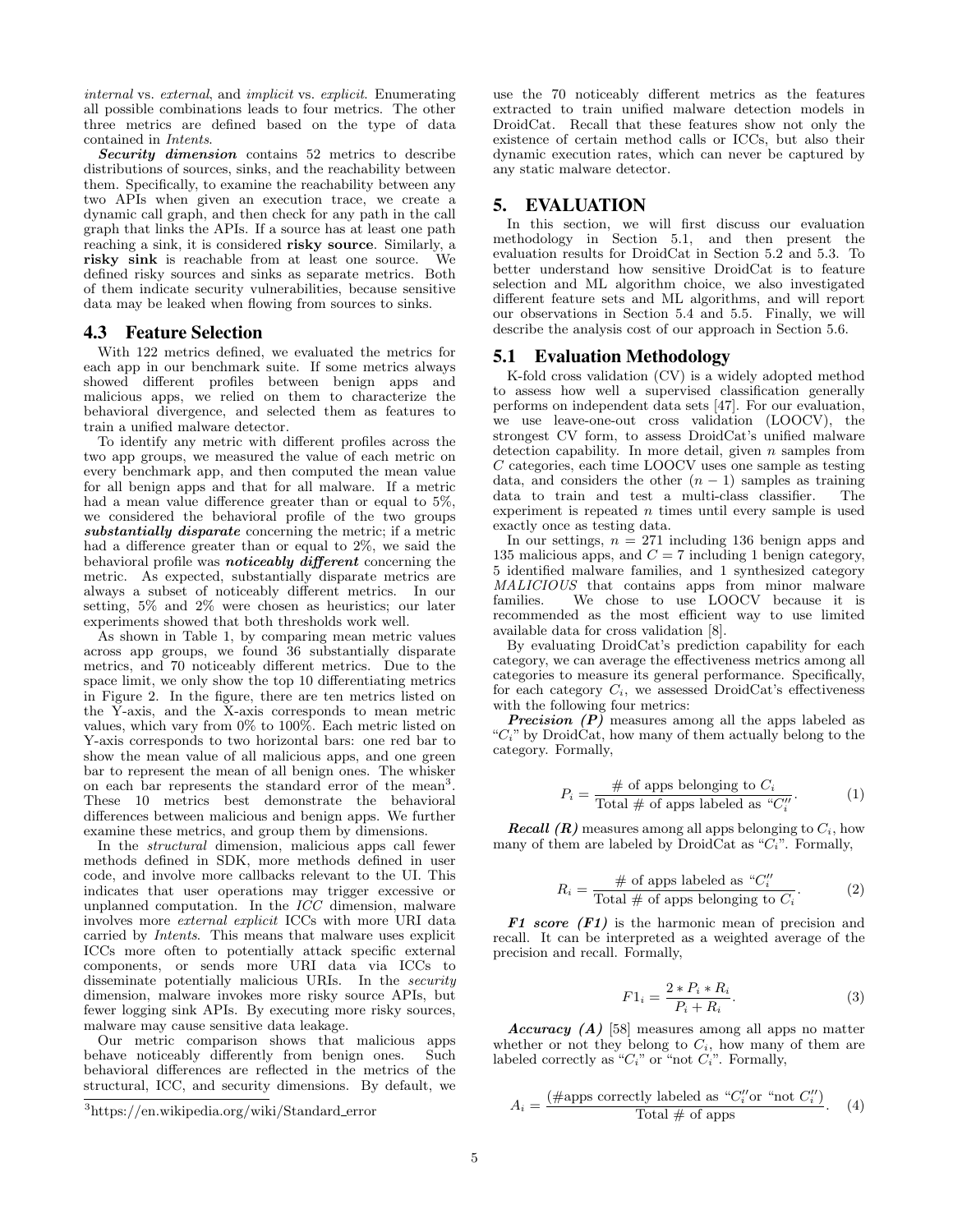

<span id="page-5-0"></span>Figure 2: Top-10 differentiating metrics between malware and benign apps.

Note that our multi-class classifier only labels apps with " $C_1''$ , " $C_2$ ", ..., or " $C_7$ ", and never uses any label like "not  $C_i$ ". However, to facilitate the accuracy computation with respect to a particular category like  $C_1$ , we treat all apps with other labels like " $C_2$ ", " $C_3$ ", ..., " $C_7$ " as "not  $C_i$ ".

Suppose among the 271 apps, there are 10 apps belonging to  $C_3$ . DroidCat labels 11 apps with " $C_3$ ", but only 8 of them actually belong to  $C_3$ . As a result,  $P_3 = 8/11 = 73\%$ because only 8 out of the 11 " $C_3$ "-labeled apps are identified correctly.  $R_3 = 8/10 = 80\%$  because only 8 out of the 10  $C_3$  apps are labeled correctly.  $F1_3 = 2 * 73\% * 80\% / (73\% +$  $80\%) = 76\%.$  Finally,  $A_3 = (8 + 258)/271 = 98\%$ , because  $8 C_3$  apps and 258 non- $C_3$  apps are predicted correctly.

With the above effectiveness metrics computed for each category, we further evaluated the overall effectiveness of DroidCat by computing the weighted average among categories. Intuitively, the larger the number of apps in a category, the more weight its effectiveness metrics should have. The malware families vary greatly in size, so we weight each family's contribution to the average by its relative size to the benchmark suite. Formally, if we use Γ to generally represent  $P$ ,  $R$ , and  $A$ , and use  $n_i$  to represent the number of samples in  $C_i$ , then the overall effectiveness in terms of precision, recall, and accuracy can be computed with

$$
\Gamma_{overall} = \frac{\sum_{i=1}^{7} \Gamma_i * n_i}{\sum_{i=1}^{7} n_i}.
$$
\n(5)

Finally, the overall F1 is computed with:

$$
F1_{overall} = \frac{2 * P_{overall} * R_{overall}}{P_{overall} + R_{overall}} \tag{6}
$$

#### <span id="page-5-1"></span>5.2 Unified Malware Detection Results

Table [3](#page-6-2) presents our evaluation results, in terms of confusion matrix and the four effectiveness metrics. We also examined the average behavioral profile of each app category to further understand DroidCat's effectiveness.

#### *Confusion Matrix Results.*

A confusion matrix (or error matrix) [\[51\]](#page-11-21) is a specific table layout used to visualize the performance of a supervised learning algorithm. In Table [3,](#page-6-2) each row shows the number of instances in an actual category, while each column represents the instances in a predicted category.

Numbers on the diagonal represent the instances whose categories are predicted correctly. Ideally, if a classifier has all positive numbers on the diagonal and "0" in all other cells, the classifier perfectly labels all instances.

In our confusion matrix, there are seven rows and seven columns, corresponding to the seven categories from  $C_1$  to  $C_7$ . The number of apps in each category varies widely. For instance,  $C_6$  contains 135 benign apps and is the biggest category, while  $C_1$  contains 5  $DroidKungfu$ malicious apps and is the smallest category. Although it would be better if we had a balanced suite that contained the same number of samples in each category, in reality, this is really difficult to achieve for two reasons. First, some malware families are more prevalent than others and contain more malicious apps. Second, after filtering apps with the criteria mentioned in Section [4.1,](#page-3-0) we have no control on the resulting app distribution. In future we intend to obtain more malicious apps and create a more balanced benchmark suite.

As shown in the matrix, DroidCat almost always correctly labeled benign apps. Among the 136 benign apps, DroidCat only confused 1 app with *MALICIOUS* apps; however, it did not distinguish well between  $C_2$  and  $C_7$ . For instance, 8 of  $C_2$  apps were wrongly labeled as " $C_7$ ", while 8  $C_7$  apps were wrongly labeled as " $C_2$ ". We made similar observations between  $C_5$  and  $C_7$ . By further checking the  $C_7$  row and  $C_7$  column, it is clear that DroidCat was more likely to confuse  $C_7$  with other categories. This is because  $C_7$  (MALICIOUS) consists of malicious apps from a variety of minor malware families, which apps may not share sufficient behavioral characteristics to uniquely differentiate themselves from other kinds of malware or benign apps.

#### *Effectiveness Metrics Values.*

Overall, DroidCat achieved 81% precision, 82% recall, 81% F1, and 92% accuracy. In particular, DroidCat achieved as high as 99% accuracy for  $C_1$ ,  $C_3$ , and  $C_4$ , but attained the highest F1 score, 93%, for  $C_4$  and  $C_6$ . Since accuracy does not always coincide with F1, we have included both metrics to present DroidCat's capability from different perspectives. According to both F1 score and accuracy, we found DroidCat worked less effectively for  $C_2$  and  $C_7$ , because it either confuses one of these categories with the other one, or with  $C_6$  (BENIGN).

Hypothetically, the more sample apps a category has,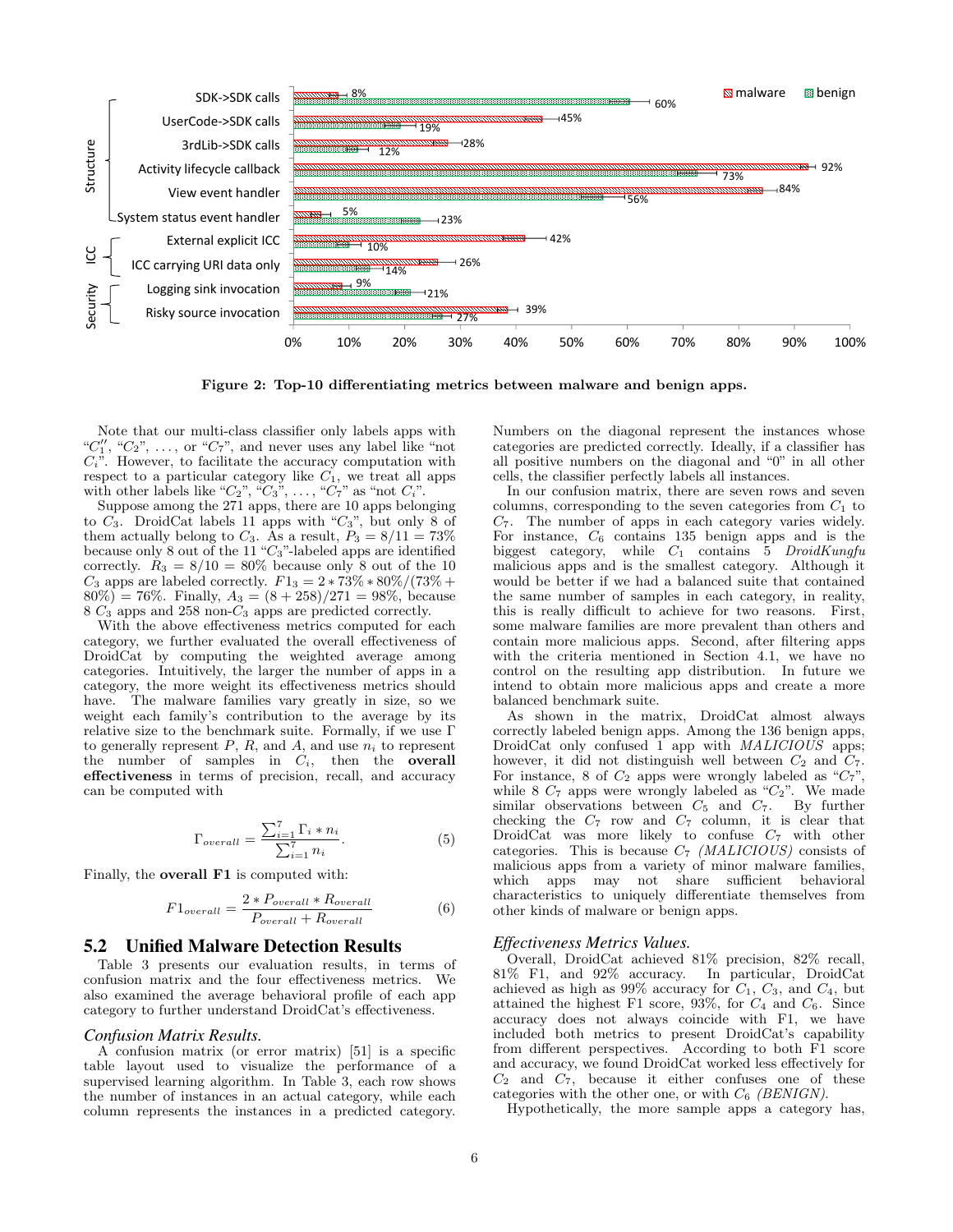| <b>Confusion Matrix</b>                 |                 |     |    |       |         | <b>Effectiveness metrics</b> |       |         |     |     |     |
|-----------------------------------------|-----------------|-----|----|-------|---------|------------------------------|-------|---------|-----|-----|-----|
| Actual category $(\# \text{ of } apps)$ | $\rm Predicted$ |     |    |       |         | Р                            | R     | F1      | А   |     |     |
|                                         |                 | U2. | U3 | $C_4$ | $C_{5}$ | Uβ.                          | $C_7$ |         |     |     |     |
| $C_1$ : DroidKungfu (5)                 | 4               |     |    |       |         |                              |       | $100\%$ | 80% | 90% | 99% |
| $C_2$ : ProxyTrojan/NN (27)             |                 | 13  |    |       |         |                              | 8     | 57%     | 48% | 52% | 91% |
| $C_3$ : GoldDream $(11)$                |                 |     | 10 |       |         |                              |       | 91%     | 91% | 91% | 99% |
| $C_4$ : Plankton (8)                    |                 |     |    | .,    |         |                              |       | $100\%$ | 88% | 93% | 99% |
| $C_5$ : FakeInst (33)                   |                 |     |    |       | 26      |                              | 5     | 93%     | 79% | 85% | 97% |
| $C_6$ : BENIGN (136)                    |                 |     |    |       |         | 135                          |       | 87%     | 99% | 93% | 92% |
| $C_7$ : MALICIOUS (51)                  |                 | 8   |    |       |         | 12                           | 28    | 67%     | 55% | 60% | 86% |
| Overall effectiveness                   |                 |     |    |       |         | 81%                          | 82%   | 81%     | 92% |     |     |

<span id="page-6-2"></span>Table 3: Evaluation results of DroidCat's unified malware detection capability

the more data we can use to train the classifier for that category, and more effectively DroidCat should perform. However in Table [3,](#page-6-2) we have not observed any correlation between the number of apps and the effectiveness. For instance, DroidCat worked best for  $C_4$ , although  $C_4$  does not have the most apps. It worked worst for  $C_2$ , although  $C_2$  does not have the fewest apps. It may be that some malware families are harder to recognize than others.

#### *A Case Study of DroidCat's Effectiveness.*

To understand why DroidCat made mistakes when classifying software, for each cell of Table [3,](#page-6-2) we gathered the applications and computed their average metric values for the Top-10 differentiating features shown in Figure [2.](#page-5-0) By comparing the values between the correctly classified applications and those wrongly classified ones, we observed several interesting findings. First, the metric values of different malware had a lot of overlaps, making unified malware detection very challenging.

Second, compared with benign apps, GoldDream malicious apps were almost always observed to have a higher percentage for both external explicit ICCs and ICCs carrying URI data only. The reason is such malware always spies on incoming/outgoing SMS messages and phone calls, and uploads the data to a remote server without users' awareness. When a GoldDream malicious app had no external explicit ICC and no ICC carrying URI only, DroidCat could not classify it correctly.

Third, Plankton malicious apps seemed to usually have a higher percentage for both view event handlers and external explicit ICCs. Such malware displays unwanted advertisements as notifications. With more view event handlers implemented, the malware eagerly monitors for user actions, so that user actions can trigger more advertisement displays and more ICC invocations. However, there was a Plankton malicious app which had very low percentage of view event handlers and almost 0% external explicit ICC invocations. DroidCat wrongly classified it as ProxyTrojan/NN.

Fourth, most FakeInst malicious apps manifested a higher percentage for view event handlers, external explicit ICCs, and ICCs carrying URI data only. This is because such apps send SMS messages to premium-rate numbers of services but present free content. With more view event handlers implemented, the malware eagerly monitors for user actions, triggering more ICCs invoked to send SMS messages to premium-rate numbers and to charge more money for actually free services. However, there were 7 FakeInst malicious apps which had very low percentage of view event handlers and almost 0% external explicit ICCs and ICCs carrying URI only. DroidCat could not correctly identify their category.

In summary, DroidCat captured meaningful behavioral differences between various categories of Android apps. It managed to correctly classify the majority of applications. However, to classify apps more precisely in future, we may need to closely examine the execution data of the apps that DroidCat wrongly classified and define more behavioral metrics.

Finding 1: DroidCat conducts unified malware detection with 81% precision, 82% recall, 81% F1, and 92% accuracy overall on the benchmarks. In particular, 99% accuracy is achieved for 3 malware families: DroidKungfu, GoldDream, and Plankton.

# <span id="page-6-0"></span>5.3 Conventional Malware Detection Results

We also trained and tested DroidCat to simply distinguish between malicious and benign apps without malware categorization. We reused the feature data extracted for the 271 apps, but relabeled the data of malicious apps by replacing various malware category names solely with "MALWARE". Then we repeated the LOOCV process to evaluate DroidCat's effectiveness. Our results show that DroidCat effectively detected malware with 95% precision, 99% recall, 96% F1, and 99% accuracy.

Compared with unified malware detection, DroidCat worked more effectively in the conventional malware detection setting. To understand why the effectiveness is different, we further checked the prediction results for individual apps. We observed that unified malware detection commits more mistakes by wrongly classifying malicious apps as benign for some malware families. For example, in the  $C_2$  row of Table [3,](#page-6-2) 6 apps were wrongly labeled as benign; however, in the conventional setting, only 3 of these apps were classified as benign. One possible reason is that there are much fewer malicious apps in  $C_2$ than in  $MALWARE$  (27 vs. 135) so that DroidCat was less trained to separate  $C_2$  apps from benign ones.

This evaluation also indicates that unified malware detection is more challenging than conventional malware detection. As apps from different malware families behave similarly, malicious apps in the same family may not share sufficient dynamic characteristics to distinguish themselves from apps in other families.

Finding 2: DroidCat conducts conventional malware detection with 95% precision, 99% recall, 96% F1, and 99% accuracy, working more effectively than in the unified malware detection setting. It indicates that unified malware detection is more challenging.

# <span id="page-6-1"></span>5.4 Sensitivity to Feature Selection

To understand how sensitive DroidCat is to different selections of features, we investigated different ways to select features. In addition to the default configuration of 70 features (D\*) used in DroidCat, we also explored the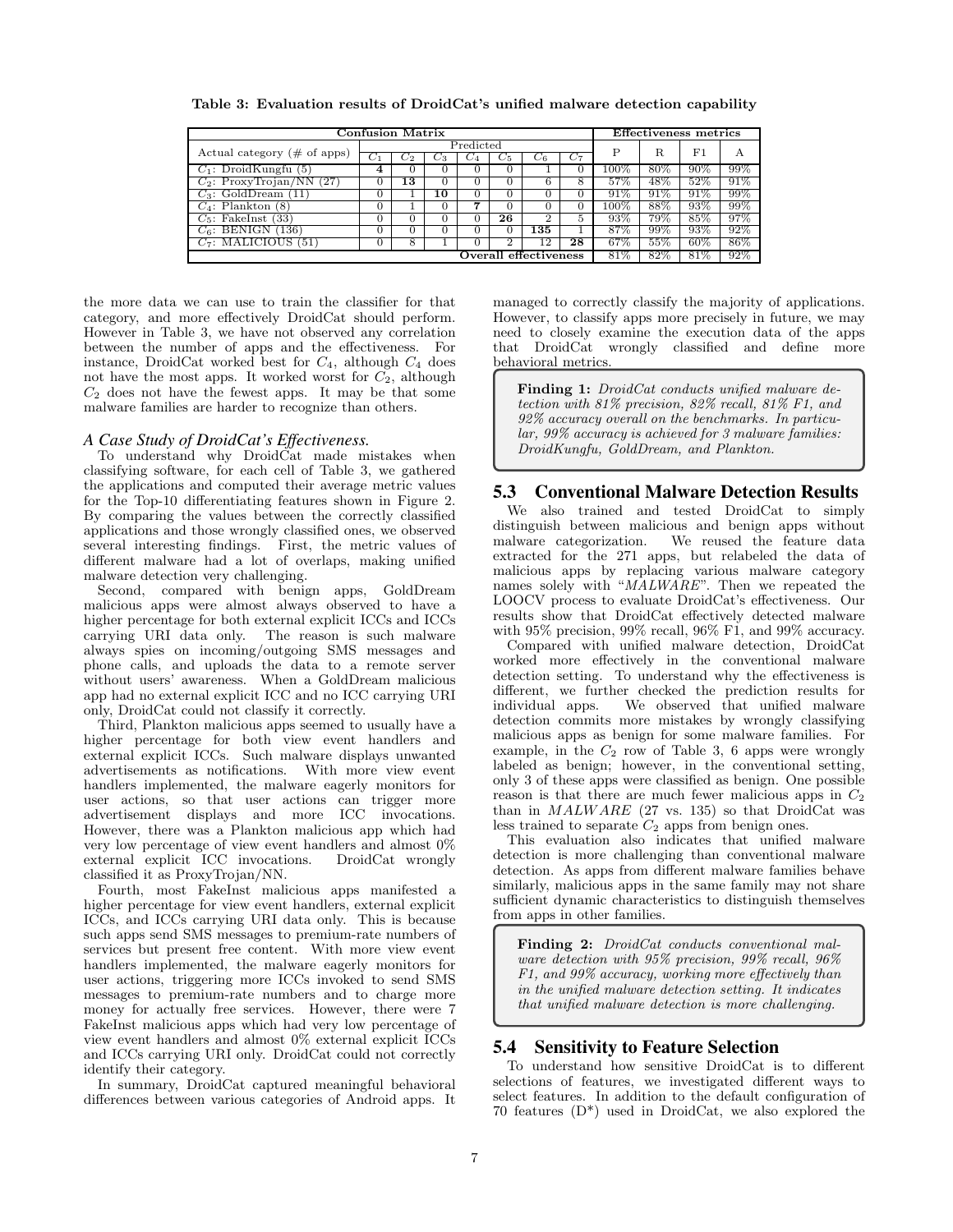

<span id="page-7-1"></span>Figure 3: DroidCat's effectiveness with six alternative feature sets

following five feature sets.

- Full: All 122 behavioral metrics defined for our characterization study were used as features. Hypothetically, this feature set should produce an equally good or even better classifier than  $D^*$ , since in addition to the 70 features, the full set also includes 52 metrics with indistinguishable differences between benign and malicious apps. Even if these metrics cannot help improve the classification result, machine learning should be able to assign lower weights to them to remain effective.
- Structure: Only the 32 noticeably different metrics in the structure dimension were selected as features. Although these metrics are already included in the default 70 features, we do not know how important these 32 metrics are compared with the other 38 metrics in D\*. Hypothetically, this feature set should produce a worse classification than D\*, because more than half of the features used in D\* are not included.
- $ICC$ : Only the 5 noticeably different metrics in the ICC dimension were selected as features. Since the feature set is so small, it is quite possible that this small set will work much more poorly than  $D^*$ .
- Security: Only the 33 noticeably different metrics in the security dimension were selected as features. Along with the Structure and ICC feature sets, this feature set was examined to understand how features selected in different dimensions can affect the overall effectiveness of DroidCat.
- D: All of the 36 substantially disparate metrics of Table [1](#page-3-4) were selected as features. Similar to the above three subsets, D was also investigated to understand which feature subset plays an important role in affecting DroidCat's effectiveness. If any of these four subsets performs equally well with  $D^*$ , it means that we can further refine the default feature set to improve DroidCat's efficiency.

We compared the five new feature sets with  $D^*$  by separately feeding them to the Random Forest algorithm for unified malware detection. The evaluation results are shown in Figure [3.](#page-7-1)

Interestingly,  $D^*$  worked best, even better than Full for all metrics. The reason is that the additional 52 nondiscriminatory metrics may provide noisy information and mislead the classifier to perform poorly. Therefore,  $D^*$ is more desirable, because it achieves better effectiveness with fewer features. This experiment also demonstrates that more features do not necessarily improve classification capability. Instead, they can worsen the capability especially if they seem to be nondiscriminatory.

The D set had similar effectiveness to Full, albeit worse than  $D^*$ . The 36 substantially disparate metrics can capture the behavioral differences among apps in different categories. Therefore, in cases when computation resources are limited, and fast model training and testing approaches are required, the D set can be used.

The Structure set had comparable effectiveness with D, but was significantly better than ICC and Security. This indicates that the behavioral differences between categories are more effectively reflected by the chosen metrics in structure dimension. Unsurprisingly, ICC performs worst because its feature set is too small.

Finding 3:  $D^*$ , the default feature set of DroidCat, exhibits the best effectiveness compared with other five alternative feature sets, because it balances well the diversity and relevance of features.

### <span id="page-7-0"></span>5.5 Sensitivity to Learning Algorithm Choice

To understand how sensitive DroidCat is to the selection of machine learning (ML) algorithm, in addition to Random Forest, we also experimented with seven other supervised learning algorithms.

- Random Forest  $(RF)$  [\[34\]](#page-10-18), or random decision forest, is an ensemble learning method for classification, regression, and other tasks. It operates by constructing a multitude of decision trees at training time and outputting the class on which the majority agrees (classification), or the mean prediction of all decision trees (regression). We used 100 decision trees to perform classification separately, and then output the class for which the majority trees vote.
- Support Vector Machine  $(SVM)$  [\[22\]](#page-10-19) SMV is a discriminative classifier that produces a separating hyperplane to categorize samples when given labeled training data. By configuring SVM with 2 different kernel functions we obtained SVM-linear and SVM-rbf.
- Decision Tree  $(DT)$  [\[45\]](#page-11-15) is a non-parametric learning method that creates a model to predict the value of a target variable by learning simple decision rules inferred from data features. We used the default random number generator (random\_state=None).
- $k\text{-}Nearest$  Neighbors  $(kNN)$  [\[13\]](#page-10-20) is a non-parametric learning method whose input consists of the k closest training examples in the feature space and output is a class membership. Given a specific object, kNN classifies it according to the class of the majority of its k nearest neighbors. We set k to 5.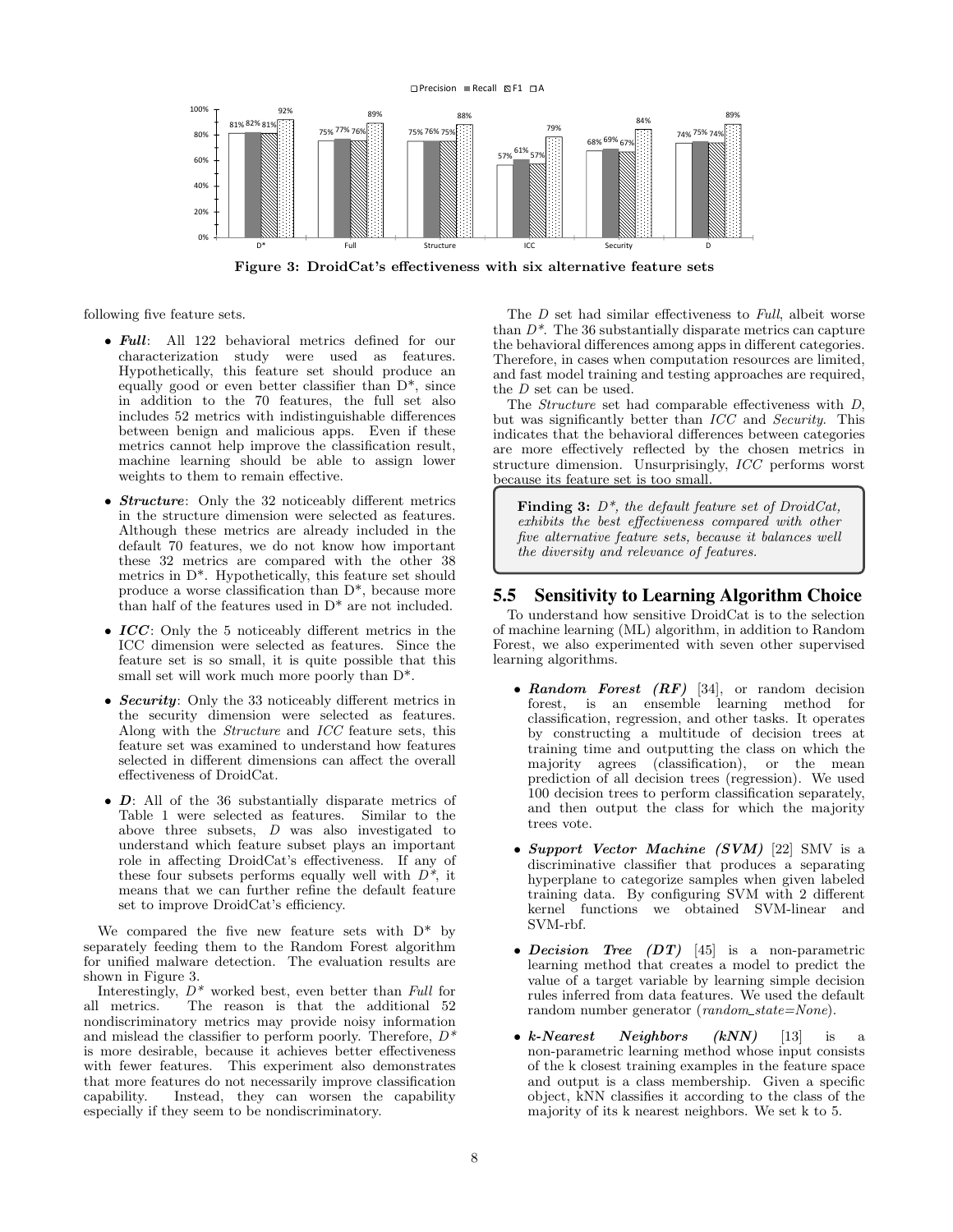

<span id="page-8-1"></span>Figure 4: DroidCat's effectiveness with eight alternative ML algorithms.

• *Naive Bayes (NB)* [\[9\]](#page-10-21) is a probabilistic classifier which applies Bayes' theorem with strong which applies Bayes' theorem with strong independence assumptions between features. To estimate the parameters for each feature's distribution, users usually assume that their features have a Gaussian, Multinomial or Bernoulli distribution. We investigated three NB algorithms: NB-gaussian, NB-multinomial, and NB-bernoulli, corresponding to those assumed distributions.

We fed the default feature set  $D^*$  to each of the above ML algorithms, and thus trained eight classifiers. Our evaluation results of their unified malware detection effectiveness are shown in Figure [4.](#page-8-1) Based on our experiments, RF performs significantly better than all other ML algorithms, perhaps because it gathers diverse independent classifiers to predict separately, and only reports the prediction that the most classifiers agree on.

SVM-linear has the second best effectiveness, while SVM-rbf performs the worst among all explored algorithms. With the same SVM algorithm applied, DroidCat's effectiveness is significantly affected by the selection of kernel functions (i.e., configuration) in SVM.

We observed similar differences between the three variant algorithms of NB. NB-bernoulli has the third best effectiveness, while NB-gaussian gets the second worst effectiveness. One possible reason is that the Bernoulli-distribution assumption aligns better with the actual distribution of all feature values of the benchmarks.

Neither DT nor kNN works as well as the best setting of other kinds of ML algorithms, including RF, SVM, and NB. This may indicate that these algorithms are not a good fit for the classification problem. For instance, when features have complicated interferences with each other, a decision tree is not capable of modeling the relationship. For small categories, such as  $C_1$  with five members,  $kNN$  cannot work well. The reason is that for any app whose actual category is  $C_1$ , there may be not sufficient support among the five nearest neighbors in training data to correctly label the app.

Finding 4: RF outperforms all other investigated algorithms. The effectiveness of DroidCat depends both on which ML algorithm is used and how that algorithm is configured.

# <span id="page-8-0"></span>5.6 Analysis Overhead

There are five sources of analysis overhead of DroidCat:<br>APK instrumentation, trace collection, feature trace collection, computation, model training, and model testing.

For each benchmark app, the instrumentation overhead varied from 20 seconds to 80 seconds, with an average of 50 seconds. To collect traces, DroidCat invokes Monkey to run every app for 10 minutes. Compared with the original uninstrumented version, the run-time slowdown of the instrumented version for trace collection was at most 3%. The feature computation took 24 seconds on average. As these three types of overhead comprise per-app time cost, the overall analysis cost of instrumenting and tracing apps and computing features is proportional to the number of apps under the unified malware detection.

With training and testing data ready, the average training time of Random Forest was 5 seconds, while the testing time was 2 seconds.

Finding 5: DroidCat has very low analysis overhead, which makes it applicable to large app sets for unified malware detection.

# 6. THREATS TO VALIDITY

In addition to the benign apps, our benchmark suite only includes five malware families, each of which covered at least five apps, and one synthesized family to include miscellaneous malicious apps. categories may be not sufficient to evaluate DroidCat's capability for unified malware detection. In the future, we will include additional malware in our existing families and new malware families in a revised benchmark suite, for more balanced training data.

We took the same approach as prior work [\[53\]](#page-11-22) to identify benign apps and malicious apps with VirusTotal. We created the oracle category label for each included benchmark app based on VirusTotal's output. The validity of DroidCat depends on the correctness and completeness of VirusTotal in identifying malware.

The effectiveness of DroidCat is affected by the dynamic coverage of execution traces. After running each app with Monkey for 10 minutes, we included the app as a benchmark as long as the execution trace covered more than 50% code. However, with more manual inspection, we realized that the collected traces contain a lot of repetitively executed paths, because Monkey generated many similar or identical inputs again and again. In future, we will implement filters for Monkey-generated inputs to condense duplicated executions, and to diversify the collected execution paths. In this way, we will achieve better dynamic coverage in the 10-minute execution trace, lower the bar to include more apps as benchmarks, and better characterize the dynamic behaviors of each app. Alternatively, we may obtain the same dynamic coverage by running each app for fewer minutes.

We designed  $12\overline{2}$  behavioral metrics in three dimensions to comprehensively capture any difference between benign apps and different malware families. We aimed to leverage such diverse behavioral profiles to make DroidCat robust to the obfuscation attacks which target specific dynamic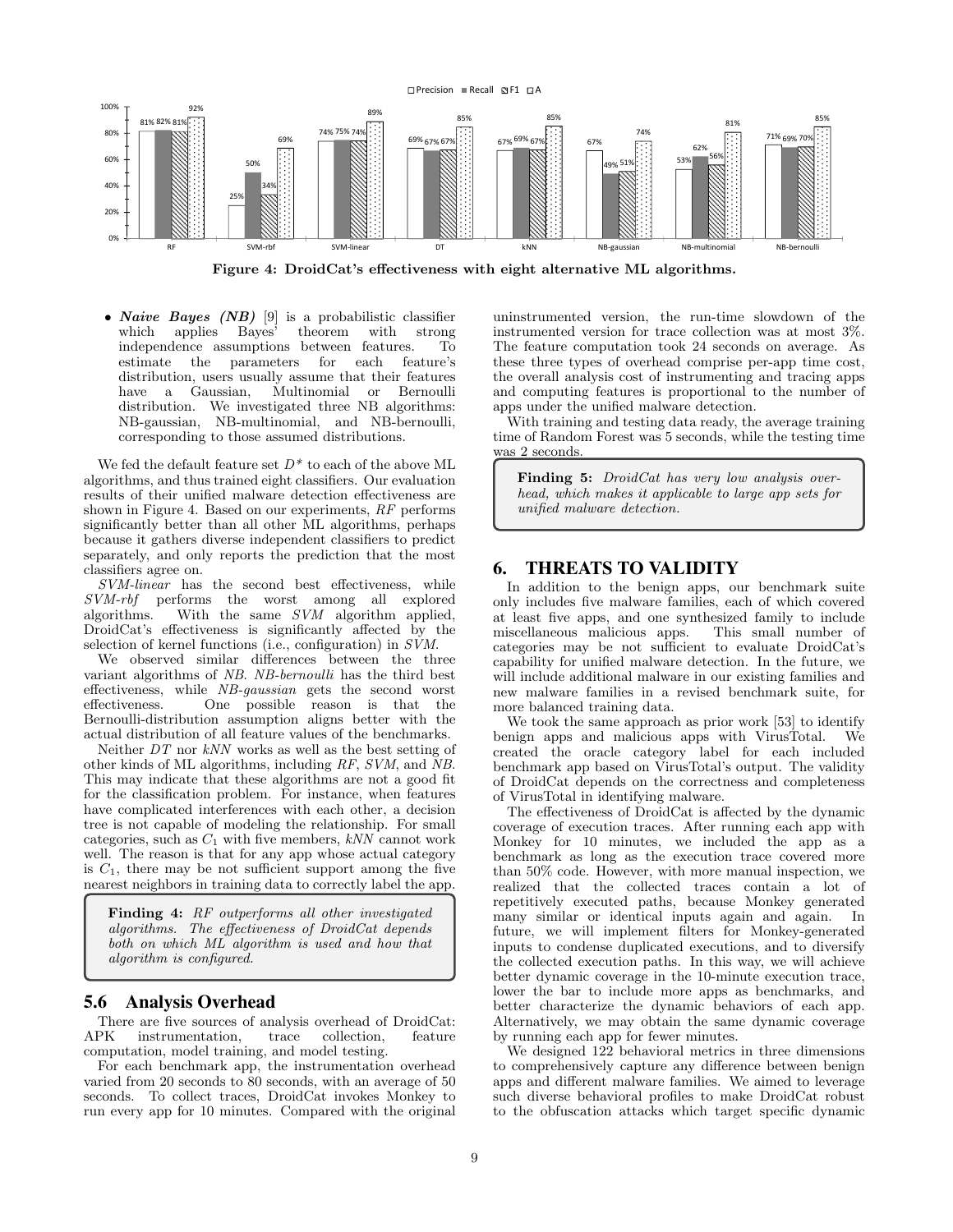profiles. However, we have not implemented any such attack to actually verify DroidCat's robustness. In future, we will implement various attack models to evaluate the resilience of DroidCat.

There are various malware detection and categorization techniques proposed by other researchers. It would be great if we could run those tools against the same benchmark suite and conduct a fair comparison. However, most relevant tools are not publicly available, making such tool-comparison experiments impractical. Therefore, we have open sourced DroidCat and published our benchmark suite to facilitate any future comparison between malware detectors and classifiers.

# 7. RELATED WORK

This section describes related work on (1) dynamic Android characterization studies, (2) malware detection, and (3) malware categorization.

Dynamic Characterization for Android Apps. There are very few empirical studies characterizing the runtime behaviors of Android apps [17, 54, 61]. For runtime behaviors of Android apps  $[17, 54, 61]$  $[17, 54, 61]$  $[17, 54, 61]$ . instance, Zhou et al. manually analyzed 1,200 malware samples to understand malware installation methods, activation mechanisms, and the nature of carried malicious payloads [\[61\]](#page-11-19). Cai et al. instrumented 114 benign apps for method calls and ICCs, and investigated the dynamic behaviors of benign apps [\[17\]](#page-10-24). These two studies either focus on malicious apps or benign ones. However, our systematic dynamic study characterizes both app groups to better understand their common behavioral profiles and divergent ones. Canfora et al. profiled Android apps to characterize their usage of resources like CPU, memory, storage, and network, and then leveraged the profiles to detect malware [\[18\]](#page-10-34). Similar to their research methodology, we have also first profiled Android executions and then leveraged some of the profiles to do unified malware detection; however, our profiles focus on method invocations and ICCs.

Android Malware Detection. Researchers have mainly taken two kinds of approaches to detect malware: static and dynamic.

The static approaches analyze source code and/or manifest files to detect any abnormal control flow, data flow, call graph, API call, ICC usage, or permission request [\[11,](#page-10-8) [26,](#page-10-2) [32,](#page-10-4) [56,](#page-11-5) [57,](#page-11-24) [59\]](#page-11-25). For instance, Droidmat extracted static information about deployment of components, Intent message passing, and API calls to train a machine learning model for malware detection [\[56\]](#page-11-5). Apposcopy built inter-component call graphs to detect any subgraph matching the signature of known malware families like DroidKungfu [\[26\]](#page-10-2). ICCDetector first performed systematic characterization of ICC patterns in benign apps and malicious ones, and then used the ICC patterns to train a model to distinguish malicious apps from benign ones [\[57\]](#page-11-24). However, these approaches cannot always precisely detect malware, because how a program behaves dynamically is not always statically inferable. Furthermore, they are subject to the well-adopted attacks that intentionally obfuscate code and make malicious apps to appear benign.

In comparison, the dynamic approaches provide a complementary way to detect malware [\[12,](#page-10-11) [16,](#page-10-12) [19,](#page-10-13) [49\]](#page-11-7). They observed behavioral differences between benign and malicious apps, and then leveraged machine learning to train a model based on the differences. For example, Crowdroid collected system calls and counted the occurrence of each unique call to create feature vectors [\[16\]](#page-10-12). Andromaly monitored the consumption of CPU, memory, and battery to extract features [\[49\]](#page-11-7). StormDroid used both the static feature of permission requests in manifest files, and dynamic features like sensitive APIs, call sequences, and invocation counts to detect malware [\[19\]](#page-10-13). In comparison, DroidCat does not instrument system calls, because various wide-adopted attacks leverage code polymorphism to obfuscate system calls [\[27,](#page-10-16) [40,](#page-11-11) [50\]](#page-11-12). It does not monitor resource consumption either, because CPU or battery usage does not reflect fine-grained program behaviors. DroidCat traces method calls and ICCs, and uses the relative percentage of each call or ICC to statistically characterize dynamic behaviors.

Android Malware Categorization. Two approaches have been proposed to categorize malware [\[23,](#page-10-17) [58\]](#page-11-13). Xu et al. traced system calls, investigated three alternative ways to graphically represent the traces, and then leveraged the graphs to categorize malware [\[58\]](#page-11-13). Dash et al. generated features at different levels, including pure system calls, decoded Binder communication, behavioral patterns like file system access which conflate sequences of related system calls. Both approaches require users to provide a set of malicious apps, instead of any random unknown apps, to identify the malware families. This requirement may cause extra effort of using malware detection tools.

# 8. CONCLUSION

We presented DroidCat, the first dynamic unified malware detection approach. DroidCat not only detects malware, but also identifies the malware family. Specifically, DroidCat instruments Android apps to trace ICCs and all invocations of methods defined in user code, third-party libraries, and the Android framework. Based on the traces, 70 behavioral features are extracted to characterize each app. Random Forest is used to predict whether a given app is benign or belongs to a certain malware family. Different from static malware detectors, the 70 features in DroidCat measure the dynamic occurrence frequencies of method calls and ICCs, which are impossible to measure by static approaches. Different from many learning-based dynamic malware detectors, DroidCat defines a diverse set of features according to a systematic characterization study on the behavioral differences between benign apps and malicious ones.

Using 136 benign apps and 135 malicious apps, our evaluation with LOOCV reveals that DroidCat conducts unified malware detection with 81% precision, 82% recall, 81% F1, and 92% accuracy. With a deeper study on DroidCat's effectiveness results, we observed that DroidCat's feature set captured meaning behavioral differences between malware families and benign apps, although some tricky cases still require far more sophisticated behavioral features in future. DroidCat can achieve even better effectiveness when simply distinguishing malware from benign apps, which is 95% precision, 99% recall, 96% F1, and 99% accuracy. Our evaluation reveals that unified malware detection is more challenging than conventional malware detection, because malicious apps of different malware families behave similarly, while the apps from the same family do not always share sufficient characteristics to uniquely indicate their category. By investigating different feature sets, we have found that the selected 70-feature set embodies a good trace-off between diversity and relevance: all these features show noticeable differences between the two app groups from different perspectives. Our exploration of different ML algorithms also demonstrates that Random Forest works best.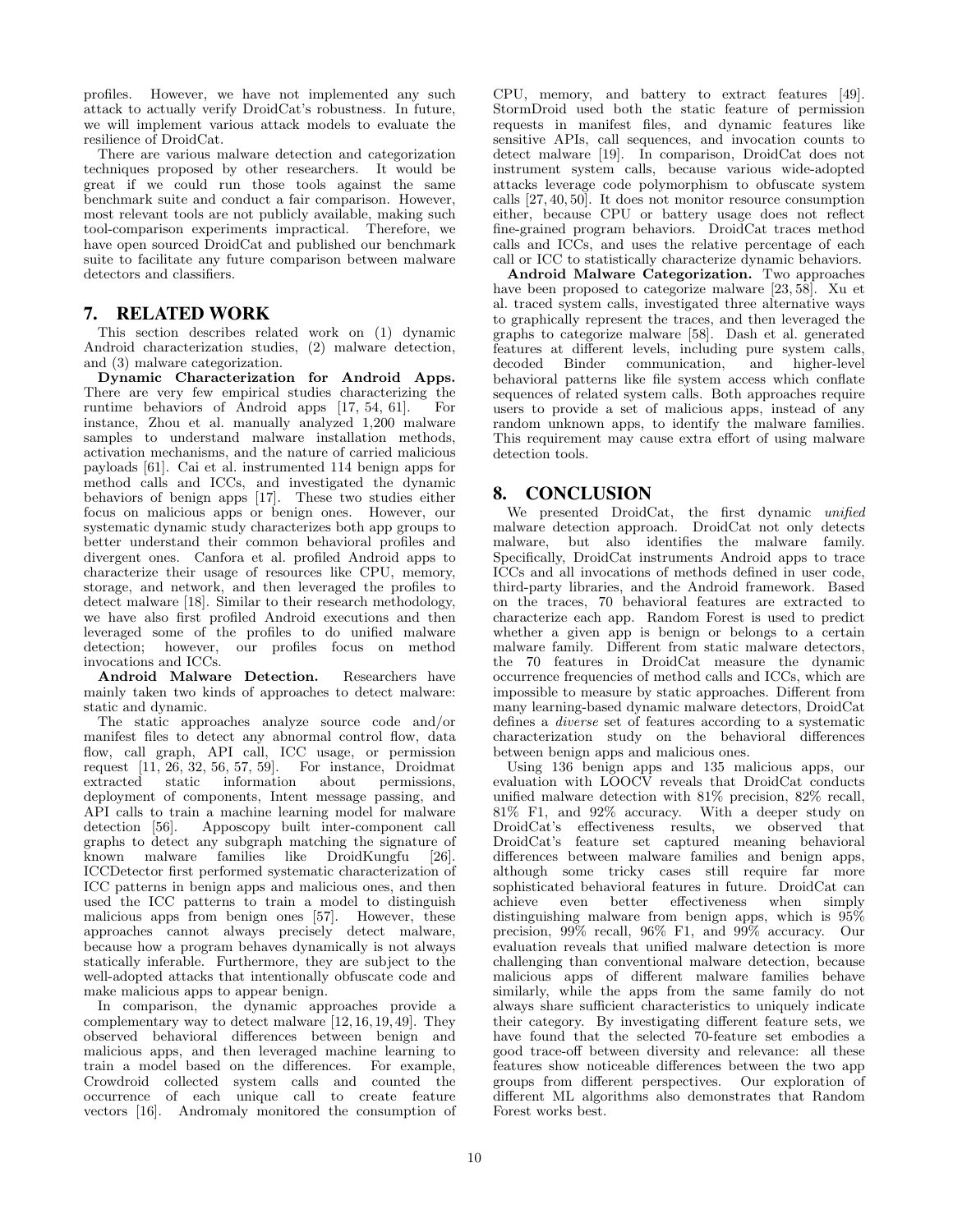# **REFERENCES**

- <span id="page-10-22"></span>[1] Android - application components. http://www.tutorialspoint.[com/android/](http://www.tutorialspoint.com/android/android_application_components.htm) android application [components](http://www.tutorialspoint.com/android/android_application_components.htm).htm.
- <span id="page-10-31"></span>[2] android/plankton. http://www.avgthreatlabs.[com/us-en/virus-and](http://www.avgthreatlabs.com/us-en/virus-and-malware-information/info/android-plankton/)[malware-information/info/android-plankton/.](http://www.avgthreatlabs.com/us-en/virus-and-malware-information/info/android-plankton/)
- <span id="page-10-32"></span>[3] First ever android sms trojan targeting u.s. users. [https:](https://blog.kaspersky.com/fakeinst-targets-us-users/4601/)
- <span id="page-10-29"></span>//blog.kaspersky.[com/fakeinst-targets-us-users/4601/.](https://blog.kaspersky.com/fakeinst-targets-us-users/4601/) [4] Proxy trojan. [http:](http://www.webopedia.com/TERM/P/Proxy_Trojan.html)
- <span id="page-10-30"></span>//www.webopedia.[com/TERM/P/Proxy](http://www.webopedia.com/TERM/P/Proxy_Trojan.html) Trojan.html. [5] Security alert: New android malware – golddream –
- found in alternative app markets. [https:](https://www.csc2.ncsu.edu/faculty/xjiang4/GoldDream/) //www.csc2.ncsu.[edu/faculty/xjiang4/GoldDream/.](https://www.csc2.ncsu.edu/faculty/xjiang4/GoldDream/)
- <span id="page-10-28"></span>[6] Security alert: New sophisticated android malware droidkungfu found in alternative chinese app markets. https://www.csc2.ncsu.[edu/faculty/xjiang4/](https://www.csc2.ncsu.edu/faculty/xjiang4/DroidKungFu.html) [DroidKungFu](https://www.csc2.ncsu.edu/faculty/xjiang4/DroidKungFu.html).html.
- <span id="page-10-1"></span>[7] The ultimate android malware guide: What it does, where it came from, and how to protect your phone or tablet. http://www.digitaltrends.[com/android/the-ultimate](http://www.digitaltrends.com/android/the-ultimate-android-malware-guide-what-it-does-where-it-came)[android-malware-guide-what-it-does-where-it-came](http://www.digitaltrends.com/android/the-ultimate-android-malware-guide-what-it-does-where-it-came)
- <span id="page-10-33"></span>[-from-and-how-to-protect-your-phone-or-tablet/.](-from-and-how-to-protect-your-phone-or-tablet/) [8] Why every statistician should know about cross-validation.

http://robjhyndman.[com/hyndsight/crossvalidation/.](http://robjhyndman.com/hyndsight/crossvalidation/)

- <span id="page-10-21"></span>[9] Russell, Stuart J. and Norvig, Peter. Artificial Intelligence: A Modern Approach, 2003.
- <span id="page-10-0"></span>[10] Android malware accounts for 97% of all malicious mobile apps. [http:](http://www.scmagazineuk.com/updated-97-of-malicious-mobile-malware-targets-android/article/422783/) //www.scmagazineuk.[com/updated-97-of-malicious](http://www.scmagazineuk.com/updated-97-of-malicious-mobile-malware-targets-android/article/422783/)[mobile-malware-targets-android/article/422783/,](http://www.scmagazineuk.com/updated-97-of-malicious-mobile-malware-targets-android/article/422783/) 2015.
- <span id="page-10-8"></span>[11] Y. Aafer, W. Du, and H. Yin. DroidAPIMiner: Mining API-level features for robust malware detection in Android. In SecureComm, 2013.
- <span id="page-10-11"></span> $[12]$  V. M. Afonso, M. F. de Amorim, A. R. A. Grégio, G. B. Junquera, and P. L. de Geus. Identifying android malware using dynamically obtained features. Journal of Computer Virology and Hacking Techniques, 11(1):9–17, 2015.
- <span id="page-10-20"></span>[13] N. S. Altman. An Introduction to Kernel and Nearest-Neighbor Nonparametric Regression. The American Statistician, 46(3):175–185, 1992.
- <span id="page-10-9"></span>[14] D. Arp, M. Spreitzenbarth, M. Hubner, H. Gascon, and K. Rieck. Drebin: Effective and explainable detection of Android malware in your pocket. In NDSS, 2014.
- <span id="page-10-14"></span>[15] U. Bayer, P. M. Comparetti, C. Hlauschek, C. Kruegel, and E. Kirda. Scalable, behavior-based malware clustering. In NDSS, volume 9, pages 8–11. Citeseer, 2009.
- <span id="page-10-12"></span>[16] I. Burguera, U. Zurutuza, and S. Nadjm-Tehrani. Crowdroid: behavior-based malware detection system for android. In Proceedings of the 1st ACM workshop on Security and privacy in smartphones and mobile devices, pages 15–26. ACM, 2011.
- <span id="page-10-24"></span>[17] H. Cai and B. Ryder. Understanding application behaviours for android security: A systematic characterization. Technical Report TR-16-05, Virginia Tech, May 2016. http://hdl.handle.[net/10919/71678.](http://hdl.handle.net/10919/71678)
- <span id="page-10-34"></span>[18] G. Canfora, E. Medvet, F. Mercaldo, and C. A. Visaggio. Acquiring and analyzing app metrics for effective mobile malware detection. In Proceedings of the 2016 ACM on International Workshop on Security

And Privacy Analytics, 2016.

- <span id="page-10-13"></span>[19] S. Chen, M. Xue, Z. Tang, L. Xu, and H. Zhu. Stormdroid: A streaminglized machine learning-based system for detecting android malware. In Proceedings of the 11th ACM on Asia Conference on Computer and Communications Security, pages 377–388, 2016.
- <span id="page-10-27"></span>[20] S. R. Choudhary, A. Gorla, and A. Orso. Automated test input generation for android: Are we there yet? In Automated Software Engineering (ASE), 2015 30th IEEE/ACM International Conference on, pages 429–440. IEEE, 2015.
- <span id="page-10-10"></span>[21] M. Christodorescu, S. Jha, S. A. Seshia, D. Song, and R. E. Bryant. Semantics-aware malware detection. In Security and Privacy, 2005 IEEE Symposium on, pages 32–46. IEEE, 2005.
- <span id="page-10-19"></span>[22] C. Cortes and V. Vapnik. Support-vector networks. Mach. Learn., 1995.
- <span id="page-10-17"></span>[23] S. K. Dash, G. Suarez-Tangil, S. Khan, K. Tam, M. Ahmadi, J. Kinder, and L. Cavallaro. Droidscribe: Classifying Android malware based on runtime behavior. Mobile Security Technologies (MOST), 2016.
- <span id="page-10-23"></span>[24] J. Dean, D. Grove, and C. Chambers. Optimization of object-oriented programs using static class hierarchy analysis. In Proceedings of the 9th European Conference on Object-Oriented Programming, 1995.
- <span id="page-10-6"></span>[25] W. Enck, M. Ongtang, and P. McDaniel. On lightweight mobile phone application certification. In Proceedings of the 16th ACM Conference on Computer and Communications Security, 2009.
- <span id="page-10-2"></span>[26] Y. Feng, S. Anand, I. Dillig, and A. Aiken. Apposcopy: Semantics-based detection of Android malware through static analysis. In FSE, 2014.
- <span id="page-10-16"></span>[27] S. Forrest, S. Hofmeyr, and A. Somayaji. The evolution of system-call monitoring. In Computer Security Applications Conference, 2008. ACSAC 2008. Annual, pages 418–430. IEEE, 2008.
- <span id="page-10-15"></span>[28] H. S. Galal, Y. B. Mahdy, and M. A. Atiea. Behavior-based features model for malware detection. Journal of Computer Virology and Hacking Techniques, pages 1–9, 2015.
- <span id="page-10-3"></span>[29] H. Gascon, F. Yamaguchi, D. Arp, and K. Rieck. Structural detection of android malware using embedded call graphs. In Proceedings of the 2013 ACM Workshop on Artificial Intelligence and Security, 2013.
- <span id="page-10-25"></span>[30] Google. Android emulator. [http:](http://developer.android.com/tools/help/emulator.html) //developer.android.[com/tools/help/emulator](http://developer.android.com/tools/help/emulator.html).html, 2015.
- <span id="page-10-26"></span>[31] Google. Android Monkey. [http:](http://developer.android.com/tools/help/monkey.html) //developer.android.[com/tools/help/monkey](http://developer.android.com/tools/help/monkey.html).html, 2015.
- <span id="page-10-4"></span>[32] M. Grace, Y. Zhou, Q. Zhang, S. Zou, and X. Jiang. Riskranker: scalable and accurate zero-day android malware detection. In Proceedings of the 10th international conference on Mobile systems, applications, and services, pages 281–294. ACM, 2012.
- <span id="page-10-5"></span>[33] K. Griffin, S. Schneider, X. Hu, and T.-C. Chiueh. Automatic generation of string signatures for malware detection. In Proceedings of the 12th International Symposium on Recent Advances in Intrusion Detection, 2009.
- <span id="page-10-18"></span>[34] T. K. Ho. Random decision forests. In Proceedings of the Third International Conference on Document Analysis and Recognition (Volume 1) - Volume 1, 1995.
- <span id="page-10-7"></span>[35] H. Kang, J.-w. Jang, A. Mohaisen, and H. K. Kim. Detecting and classifying android malware using static analysis along with creator information. Int. J.